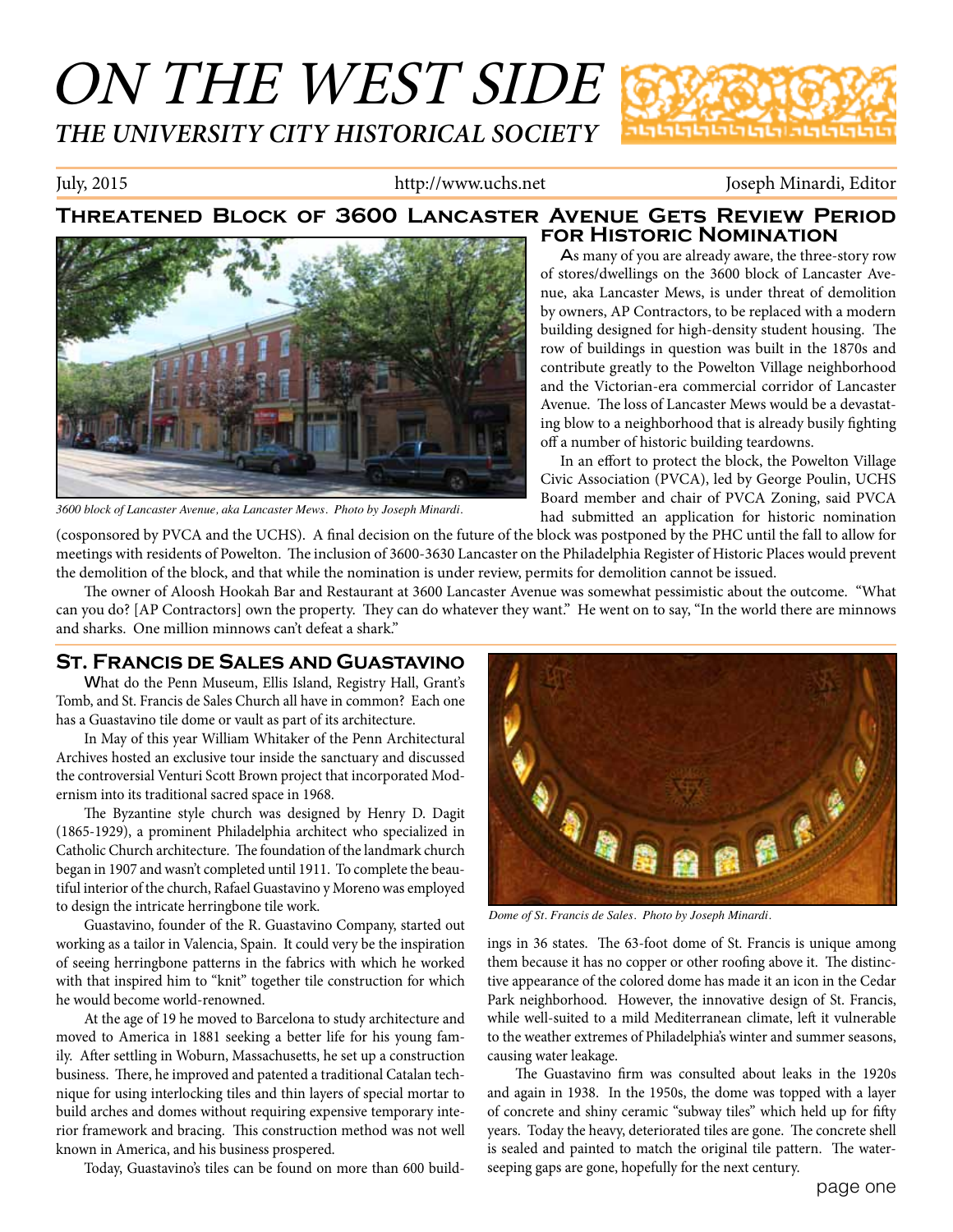#### **Glossary of Terms for Homeowners\***

#### *Continued from previous issue*

#### **Three-ply**

A technique developed in 1824 for weaving a flat-pile carpet composed of three layers of interwoven fabric (also called an "Imperial").

#### **Tint**

The lighter values of a particular hue obtained by mixing the hue with white.

#### **Tongue-and-groove**

Method of joining the edges of boards where the tongue (tenon) of one board fits into the groove of the next.

#### **Tripartite Wall**

A decorative scheme popular during the 1870s and 1880s that divided the wall into three parts -the dado, the field, and the frieze.

#### **Two-ply**

A method of weaving a flat-pile carpet resulting in two layers of interwoven fabric; commonly called an "ingrain."

#### **Valance**

Fabric arranged in vertical folds suspended from a pole or cornice above a window; sometimes identified in the nineteenth century as a "piped valance."

#### **Value**

The lightness (tint) or darkness (shade) of a particular hue.

#### **Velvet**

A term used to describe cut-pile carpeting first manufactured in 1832 in which the face yarns were preprinted to form a pattern when woven (sometimes called "tapestry Wilton").

*To be continued in next issue.*

\*From *Victorian Interior Design*, Henry Holt and Company, New York, New York, 1986.

### **4224 Baltimore Approved**

At long last the final design of 4224 Baltimore Avenue was approved by a narrow vote of 3-2 by the Zoning Board of Adjustments. The approved design is the end result of three meetings with residents of Spruce Hill, will be situated on 1.1 acres of land on the southeast corner of 43rd and Baltimore Avenue. The mixed use building will contain 132 residents, a fitness center, 1,700 square feet of commercial space on the ground level, 60 parking spaces, and 50 spaces for bicycle storage.

Despite objections from a few residents, the majority of Spruce Hill neighbors were in favor of the project. Additionally local organizations Spruce Hill Community Association, University City Historical Society, the Friends of Clark Park and the Civic Design Review all supported 4224 Baltimore Avenue.

It is believed that the project will be a boon to the local economy, adding new businesses and new residents to Spruce Hill.



#### **UCHS Summer Intern**

The UCHS would like to welcome Jennifer Robinson to our summer intern program. Jennifer was recommended by Dr. Aaron Wunsch and is a recent graduate of the University of Pennsylvania with a Masters Degree of Historic Preservation. She will be assisting the Society in identifying and nominating endangered properties throughout and is working with George Poulin on researching and designating properties in Powelton Village for historic designation.

**2010**



*Photo courtesy of The University of Pennsylvania Archives. Photo by Joseph Minardi.*

Churches have always been important to social life in West Philadelphia, from the pre-street car days to the present time. At the northwest corner of 50th and Baltimore Avenue is one of the more substantial church buildings in the Cedar Park neighborhood. St. Paul's Presbyterian Church (now Hickman Temple AME Church) was built in 1904, designed by the firm of Pursell & Fry. The exterior has remained largely unchanged over the past century.

#### University City**: Then & Now:** St. Paul's Presbyterian Church, 50th Street and Baltimore Avenue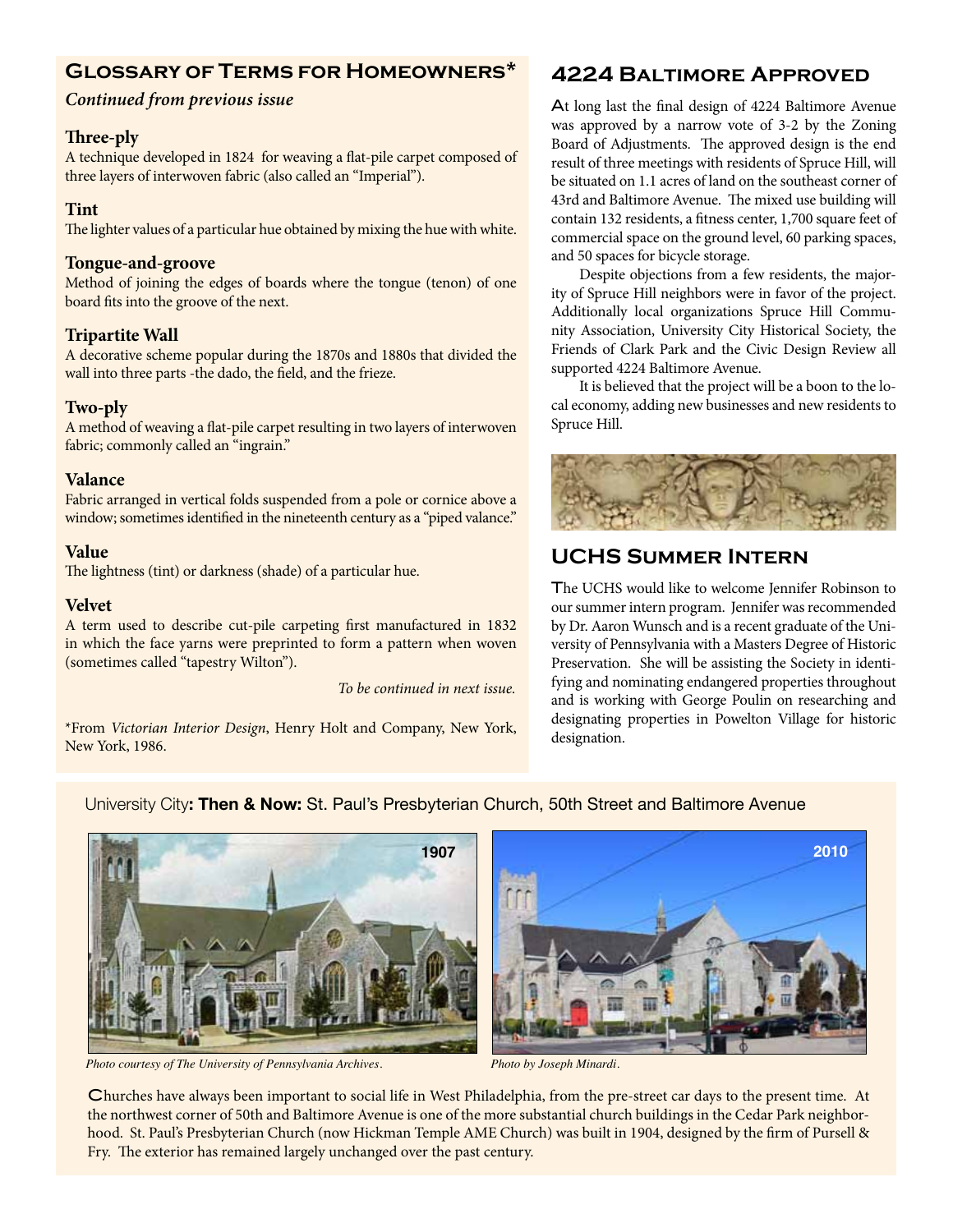#### **Conservation Overlays or Historic Districts: Which One to Use?**

#### **Introduction**

The role and the nature of city planning as an activity of local government continues to evolve. New importance has been given to physical development as a result of environmental concerns, interest in historic preservation, the increasing complexity and magnitude of development proposals, and the special emphasis placed on humanizing the scale of the city through urban design.

Neighborhood groups have also evolved, becoming more knowledgeable and involved in the development process. As you look at your neighborhood and evaluate your individual needs to guide changes and new development, you should consider two important tools which the Philadelphia Code offers.

#### **Conservation Overlays**

#### **Overview and Objectives**

• Created by City Council in 2004 for residential areas only with the change to the code in 2012 they are no longer just residential.

• Recognize that neighborhoods have integrity of form and streetscape that warrant conservation.

• Regulate significant work to a building's facade that is visible from a public right-of-way, replacement of existing buildings and construction of new structures.

• Overall goal is to maintain the public streetscape (i.e., setbacks, cornice lines, landscaping) and visual qualities of the district.

• Cannot overlap with an existing or proposed municipal historic district

• Maximum size is 25 blocks.

#### **Application Process**

• Requires initiation by neighbors or a community group with proof of interest by the affected residents (either minutes from a public meeting of the group or signatures from 30% of the affected property owners).

• Process includes the creation of community-based design guidelines for the proposed district.

-Guidelines address such items as materials, setbacks, massing.

-Guidelines are written by the community in conjunction with the City Planning Commission.

• Once guidelines and boundaries of district are set, City Council votes to create district.

• Any work to properties with district must receive Certificate of Compliance from the Planning Commission before building permit can be issued. • In its reviews of permit applications, Planning Commission uses the guidelines approved for that particular district.

#### **Municipal Historic Districts**

#### **Overview and Objectives**

• The Philadelphia Historical Commission was created by City Council in 1955, and local historic districts were created when the Historic Preservation Ordinance was revised in 1984.

• Purpose is to recognize historic, cultural, and architectural importance of a neighborhood or area.

• Commission regulates any work that requires a building permit or alters the exterior appearance of a property (jurisdiction is entire building envelope).

• Overall goal is to preserve the historic fabric that makes up the district.

#### **Application Process**

• Initiated by a community group.

• Nominations are submitted to the Philadelphia Historical Commission, which votes on the districts' creation.

• Work to a property, including demolition, within an historic district must receive approval from the creation.

• Work to a property, including demolition, within an historic district must receive approval from the Historical Commission before a permit can be issued.

• In its reviews of permit application, Historical Commission uses the *Secretary of the Interior's Standards and Guidelines for the Treatment of Historic Properties*. These guidelines adopt the hierarchy that calls for the preservation of historic material; if preservation is no longer feasible, the repair that would save as much materials as possible; if replacement must occur, the element should be replaced in kind. The *Standards* do allow for additions and alterations that are considered part of modern living, such as roof decks.

#### **Conservation District or Municipal Historic District?**

If a neighborhood would like to maintain some specific design characteristics that are broad neighborhoods features, a conservation overlay would be a better tool. Conservation overlays provide regulations which require that distinct neighborhood characteristics must be included in a new development and new construction, yet does not forbid the demolition of existing buildings. In a conservation overlay, the area may have many new buildings, yet the overall visual character of the area is retained. Conservation overlays must also allow for a variation of architectural styles and cannot be as prescriptive as maintaining just one architectural identity.

If residents are concerned about preserving buildings and the neighborhood's historic fabric, a municipal historic district should be used. In historic districts, a demolition may only happen when a building cannot feasibly be reused or if a profound public interest exists. Any changes to the properties within an historic district are viewed through the lens of protecting the existing building fabric.

City of Philadelphia - Department of City Planning.

## REMINDER:

To anyone who attended the Woodland/UCHS joint event: "Your West Philadelphia House, How Old Is It? Who Lived There?" we would love to know if you've found anything unexpected, unusual, or just plain interesting about your house in the process of researching your property. Please share them with us at the UCHS.

Contact us at info@uchs.net. We can't wait to hear from you.

#### **Date Markers for Your Home**

Some members have asked how they could purchase the historic markers they see on some of their neighbors' homes. The UCHS provides the date plaques, and, where the home owner does not know the construction date, has a data base with the information. Price: \$15 per plaque for UCHS members

\$20 for non-members

Installation is included in the price.

Order forms are available at UCHS.net (uchs.net/newsletter/markerorder.html) or by calling 215-387-3019.